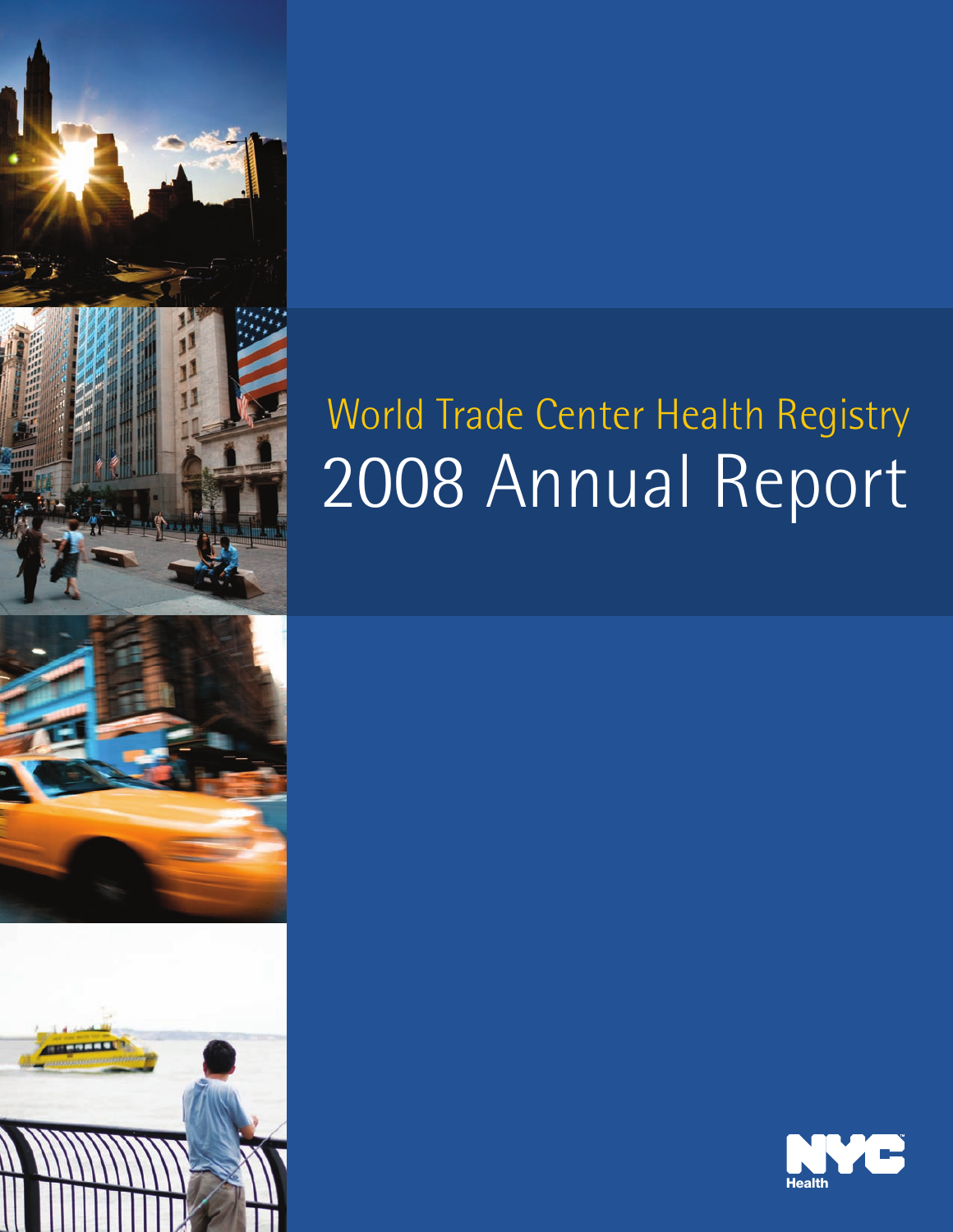## About the Registry

### **Who We Are**

The WTC Health Registry is the largest public health registry in U.S. history, tracking the health of 71,437 people directly exposed to the WTC disaster. It is a collaborative effort involving the New York City Department of Health and Mental Hygiene, the Centers for Disease Control's Agency for Toxic Substances and Disease Registry (ATSDR), and the National Institute for Occupational Safety and Health (NIOSH).

## **Our Mission**

The Registry was developed to:

- Identify and track the long-term physical and mental health effects of the 9/11 attacks.
- Disseminate findings and recommendations to enrollees, others affected by the disaster and the public.
- Develop and disseminate disaster preparedness and public policy information for use in the event of future disasters.

### **Core Activities**

We carry out our mission through the following activities:

- **Data Collection:** Gather data through periodic surveys, in-depth studies, surveillance and research collaborations.
- **Data Analysis and Distribution of Findings:** Analyze data and distribute findings through research, presentations, reports and scientific journals.
- **Maintain Enrollee Contact Information:** Ensure enrollee contact information is up-to-date to gather health data and to keep enrollees informed of the latest 9/11 health news and other 9/11-related studies.
- **Outreach and Referral:** Conduct outreach through phone calls, mailings, presentations and door-to-door visits. Refer enrollees with 9/11-related health conditions to WTC treatment programs and services.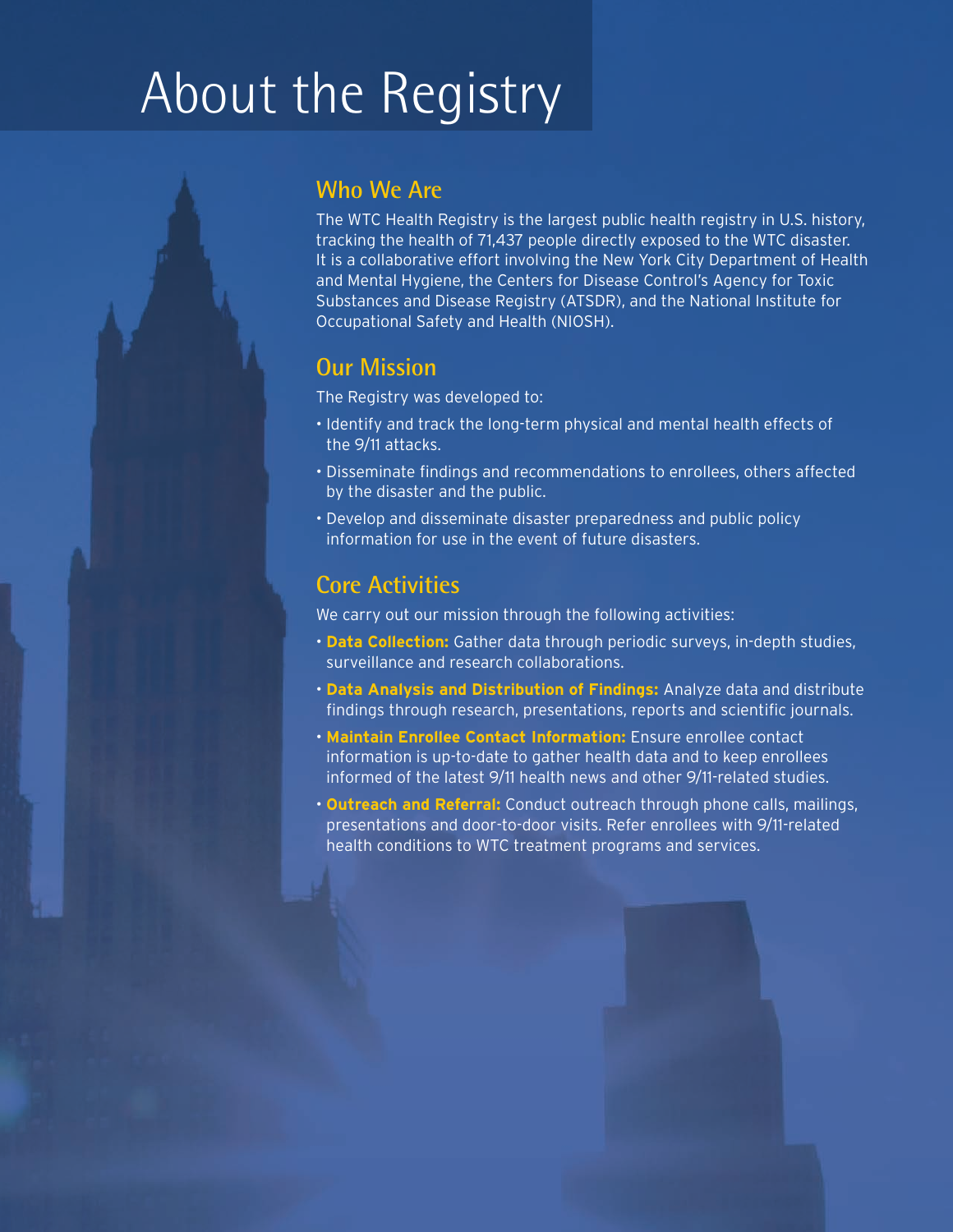## Contents

|                 | <b>Letter from the Director</b>                                          | 2              |  |
|-----------------|--------------------------------------------------------------------------|----------------|--|
| 2008 Highlights |                                                                          | $3 - 4$        |  |
|                 | Follow-Up Health Surveys                                                 | 3              |  |
|                 | New Findings                                                             | $3 - 4$        |  |
|                 | <b>Updated Clinical Guidelines</b>                                       | $\overline{4}$ |  |
|                 | 9/11 Health Online Data Tool                                             | 4              |  |
|                 | <b>Smoking Cessation Program</b>                                         | 4              |  |
| 9/11 Resources  |                                                                          | 5              |  |
|                 | <b>WTC Centers of Excellence</b>                                         | 5              |  |
|                 | NYC 9/11 Benefit Program for Mental Health<br>and Substance Use Services | 5              |  |
|                 | 9/11 Health Web Site                                                     | 5              |  |
|                 | 9/11 Resource Guide                                                      | 5              |  |



#### **Acknowledgements**

Lorna Thorpe, PhD, Deputy Commissioner Mark Farfel, ScD, Director, WTC Health Registry Deborah Walker, PhD, Deputy Director, WTC Health Registry Allison Pulizzi, MA, Public Affairs Liaison, WTC Health Registry Jeffrey Hon, WTC Health Coordinator

**Editor/Writer:** June Schwartz, Senior Medical Editor, Publications Office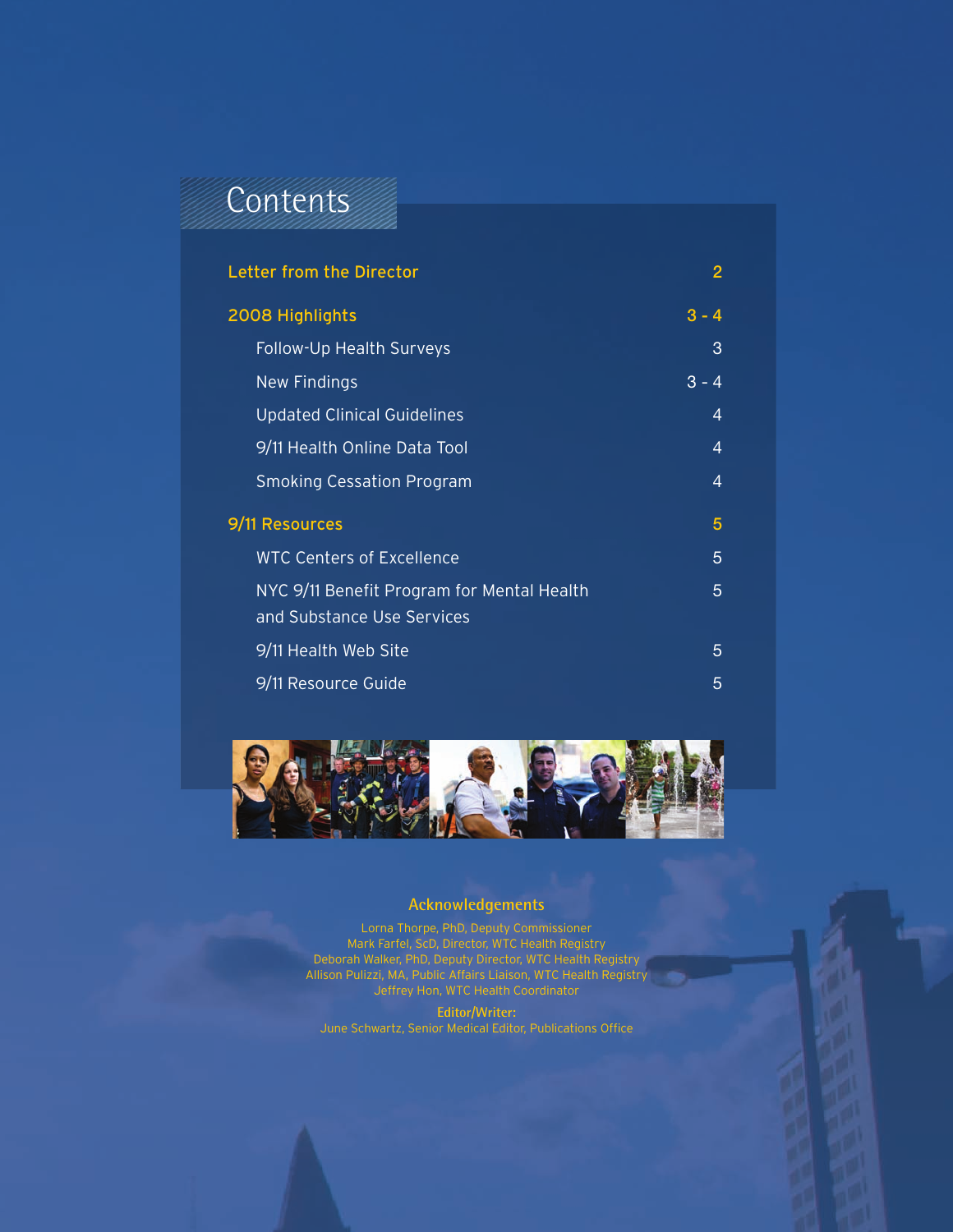## Letter from the Director

Dear Partners and Enrollees:

I would like to thank our enrollees for their continued commitment to the Registry. Each completed survey provides important insights into the health effects of the WTC disaster.

This report includes information on the Registry's key activities and accomplishments for 2008, as well as details on recent findings about the health consequences of 9/11. The report also includes 9/11 resource and service information for those affected by the disaster.

In the pages that follow, you will find an overview of the Health Registry's core activities and recent accomplishments. Together we have:

- Completed the first follow-up health surveys of enrollees.
- Released new 9/11 health findings.
- Updated physician guidelines for evaluating and treating health conditions in adults exposed to the WTC disaster.
- Developed a web-based tool that lets users search quickly and easily for Health Registry statistics by multiple indicators, such as enrollee demographics, 9/11-related exposures and reported health conditions.
- Launched a smoking cessation program for enrollees.

We hope you find this report informative and helpful.

Questions? Need more information? Contact us at (866) NYC-WTCR (1-866-692-9827) or wtchr@health.nyc.gov, or visit nyc.gov/9-11HealthInfo.

Thank you for your continuing support.

Sincerely,

Mont Fa

Mark Farfel, ScD Director, WTC Health Registry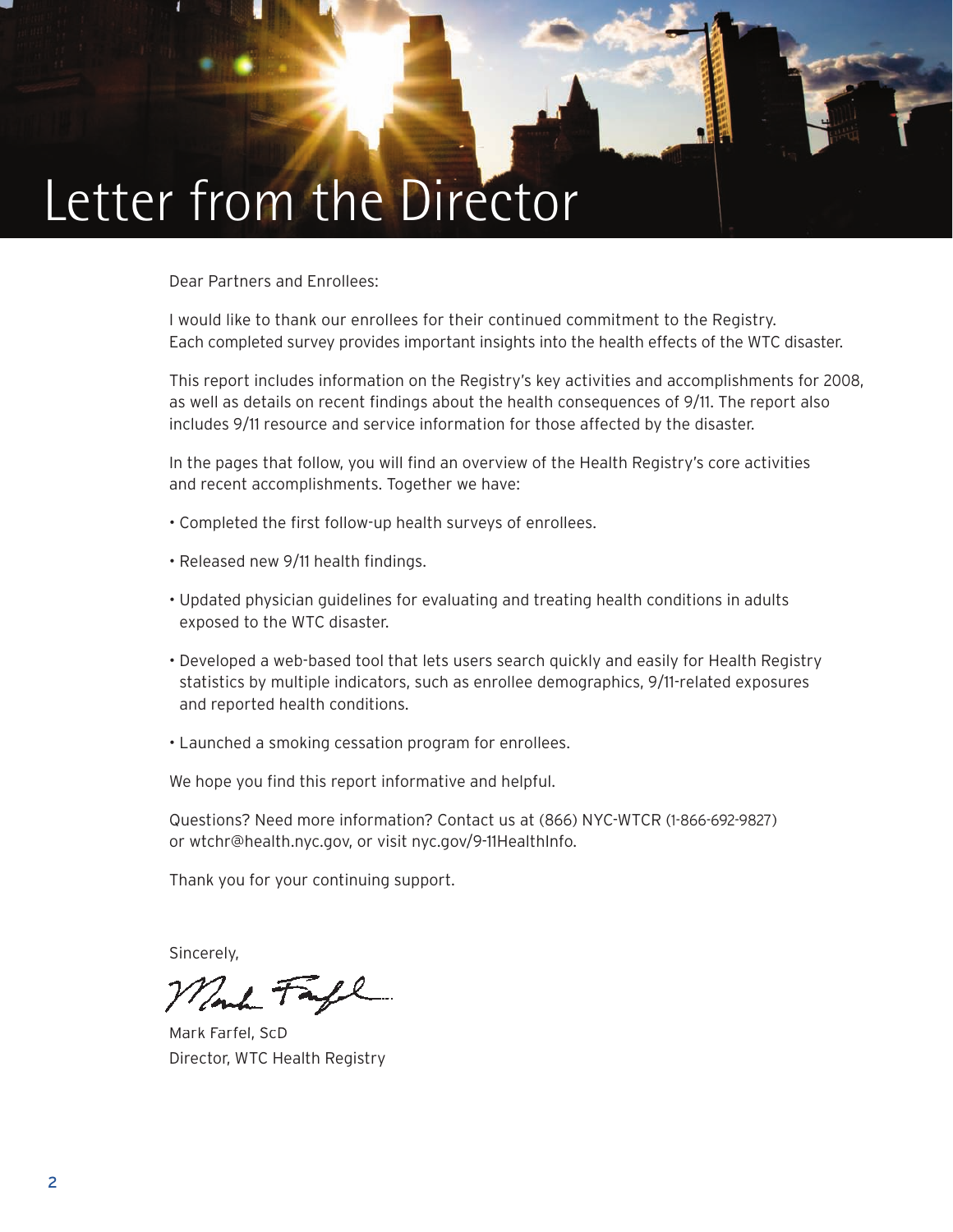

## **Follow-Up Health Surveys**

We completed our first follow-up health survey of adult enrollees, with 68% responding. We also surveyed parents and guardians of enrollees under age 18, with 50% responding by the December 2008 deadline. We would like to thank all enrollees who responded and encourage those who didn't to complete future Registry surveys.

The follow-up surveys will:

- Help determine to what extent physical and mental health conditions have persisted six to seven years after the disaster, and whether any new symptoms and conditions have emerged.
- Identify and help address gaps in medical and mental health treatment.
- Help us better understand 9/11-related exposures.

Preliminary findings will be available in 2009.

#### **New Findings**

In 2008, we released the following new findings based on Registry data collected in late 2003 and 2004:

#### **Psychological trauma and new respiratory problems were still elevated among all adult enrollees.**

The findings<sup>1</sup> - published in the Journal of Urban Health - show that two to three years after the WTC disaster:

- 67% of all adult enrollees reported new or worsening respiratory symptoms.
- 3% reported they had developed new asthma twice what is believed to be the baseline rate over that period.
- 16% likely had post-traumatic stress disorder (PTSD).
- 8% had severe psychological distress.
- The rate of new asthma was highest (6%) among rescue and recovery workers who worked on the debris pile on 9/11.
- The PTSD rate was highest among those injured on 9/11 (35%), as well as low-income (31%) and Hispanic (30%) enrollees.

#### **Lower Manhattan adult residents had high rates of PTSD.**

Published online in the *Journal of Traumatic Stress*, the study<sup>2</sup> shows that two to three years after the 9/11 attacks:

- One in eight lower Manhattan residents (12.6%) likely had PTSD, compared to a national rate of only about 4%.
- Residents were more likely to develop PTSD if they witnessed horrific events during the attacks. Minority residents, those caught in the dust cloud on 9/11, residents with lower incomes and those who were divorced, separated and widowed were also at increased risk.
- Residents injured on 9/11 (38%) reported the highest rates of PTSD.

<sup>&</sup>lt;sup>1</sup> Farfel M, DiGrande L, Brackbill R, et al (2008). An Overview of 9/11 Experiences and Respiratory and Mental Health Conditions among World Trade Center Health Registry Enrollees. Journal of Urban Health, Vol. 85, pp 880-909.

<sup>&</sup>lt;sup>2</sup> DiGrande L, Perrin M, Thorpe L, et al (2008). Posttraumatic Stress Symptoms, PTSD and Risk Factors Among Lower Manhattan Residents 2-3 Years After the September 11, 2001 Terrorist Attacks. Journal of Traumatic Stress, Vol. 21, pp 264-273.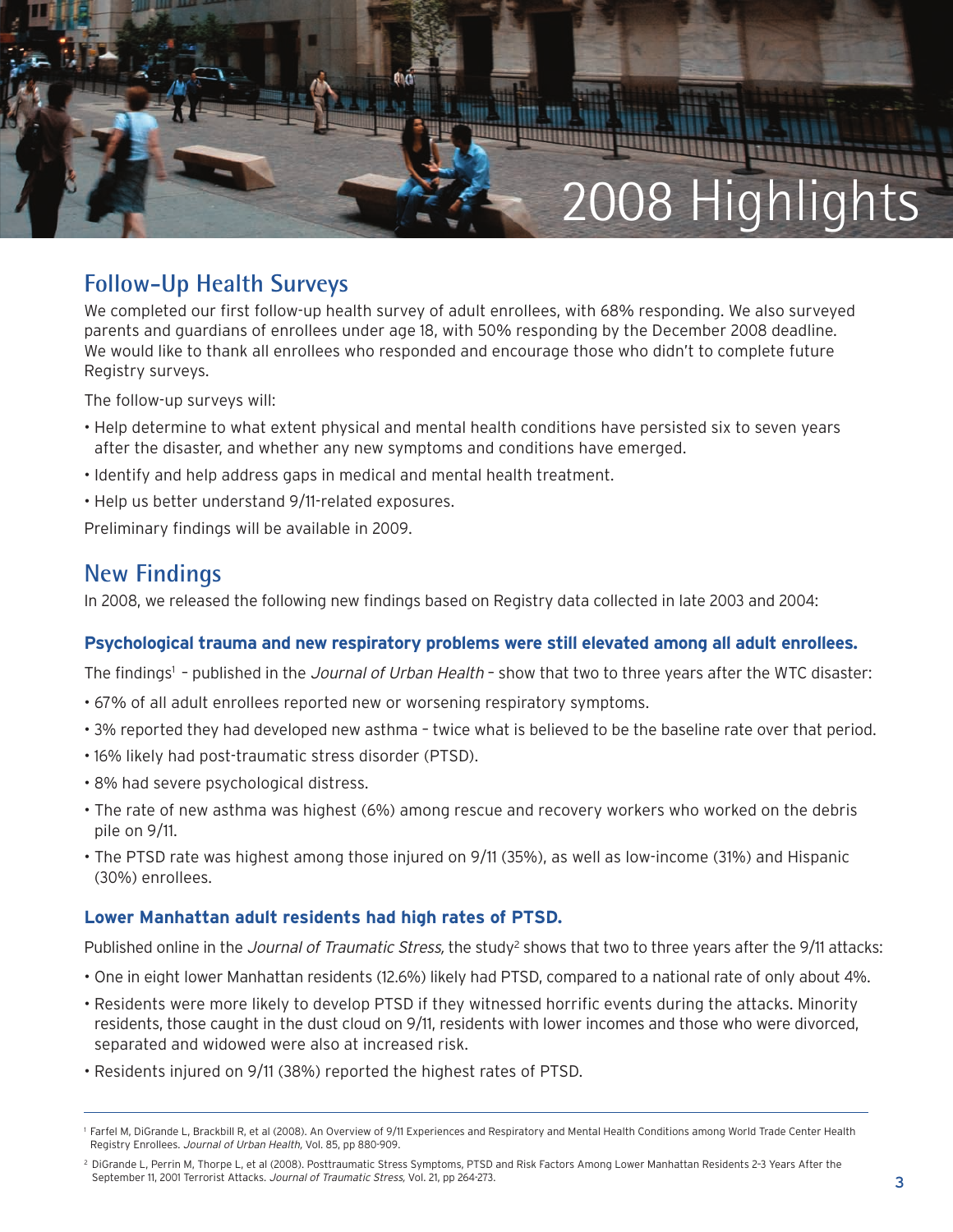

#### **Children had high rates of respiratory problems.**

According to a study<sup>3</sup> published in the June 2008 issue of *Environmental Health Perspectives*:

- Half of the 3,100 children enrolled in the Health Registry experienced at least one new or worsened respiratory symptom, such as a cough, between 9/11 and the interview in late 2003 and 2004.
- Children caught in the dust cloud on 9/11 were twice as likely to be diagnosed with asthma as those not caught in the dust cloud.

## **Updated Clinical Guidelines**

In 2008, the Health Department released updated clinical guidelines<sup>4</sup> for health care providers on how to treat adults exposed to the WTC disaster.

The guidelines incorporate the latest published information on physical and mental health effects of the WTC disaster, and updated recommendations for treating PTSD and depression. The guidelines also include information on free diagnostic and treatment services for 9/11 health conditions at the city's WTC Centers of Excellence.

The Health Department is planning to release clinical guidelines for pediatricians on how to treat children exposed to 9/11.

### **9/11 Health Online Data Tool**

WTC Health Registry 2003/2004 baseline survey data are now available through the Health Department's user-friendly EpiQuery system.

The interactive tool allows users to sort Health Registry statistics by multiple indicators, such as enrollee demographics, eligibility category, 9/11-related exposures and reported health conditions. Users can also search for survey data based on rescue and recovery organization or agency, such as the FDNY, NYPD and DSNY. Data are grouped together to protect enrollees' confidentiality.

To access the data tool, visit nyc.gov/9-11HealthInfo, click on WTC Health Registry and then click on Interactive Data Tool in the drop down menu.

### **Smoking Cessation Program**

Some studies show an increase in cigarette smoking among people directly exposed to the WTC disaster. In addition, research shows that smoking cigarettes can worsen respiratory problems. To help those affected by 9/11 become and stay tobacco-free, the Registry is offering smoking cessation services to enrollees who currently smoke.

For more information, call (888) WTC-QUIT (1-888-982-7848), email WTCHRCARES@health.nyc.gov, or visit nyc.gov/9-11HealthInfo, click on WTC Health Registry and then click on Cares Program in the drop down menu.

#### **On the Horizon**

We will be reaching out to enrollees with 9/11-related health conditions who may not be getting adequate medical care, to refer them to free or low-cost WTC treatment programs.

<sup>&</sup>lt;sup>3</sup> Thomas P, Brackbill R, Thalji L, et al (2008). Respiratory and Other Health Effects Reported in Children Exposed to the World Trade Center Disaster of September 11, 2001. Environmental Health Perspectives, Vol. 115, pp 1584-1590.

<sup>&</sup>lt;sup>4</sup> Clinical Guidelines for Adults Exposed to the World Trade Center Disaster (2008). City Health Information, Vol 27, pp 41-54.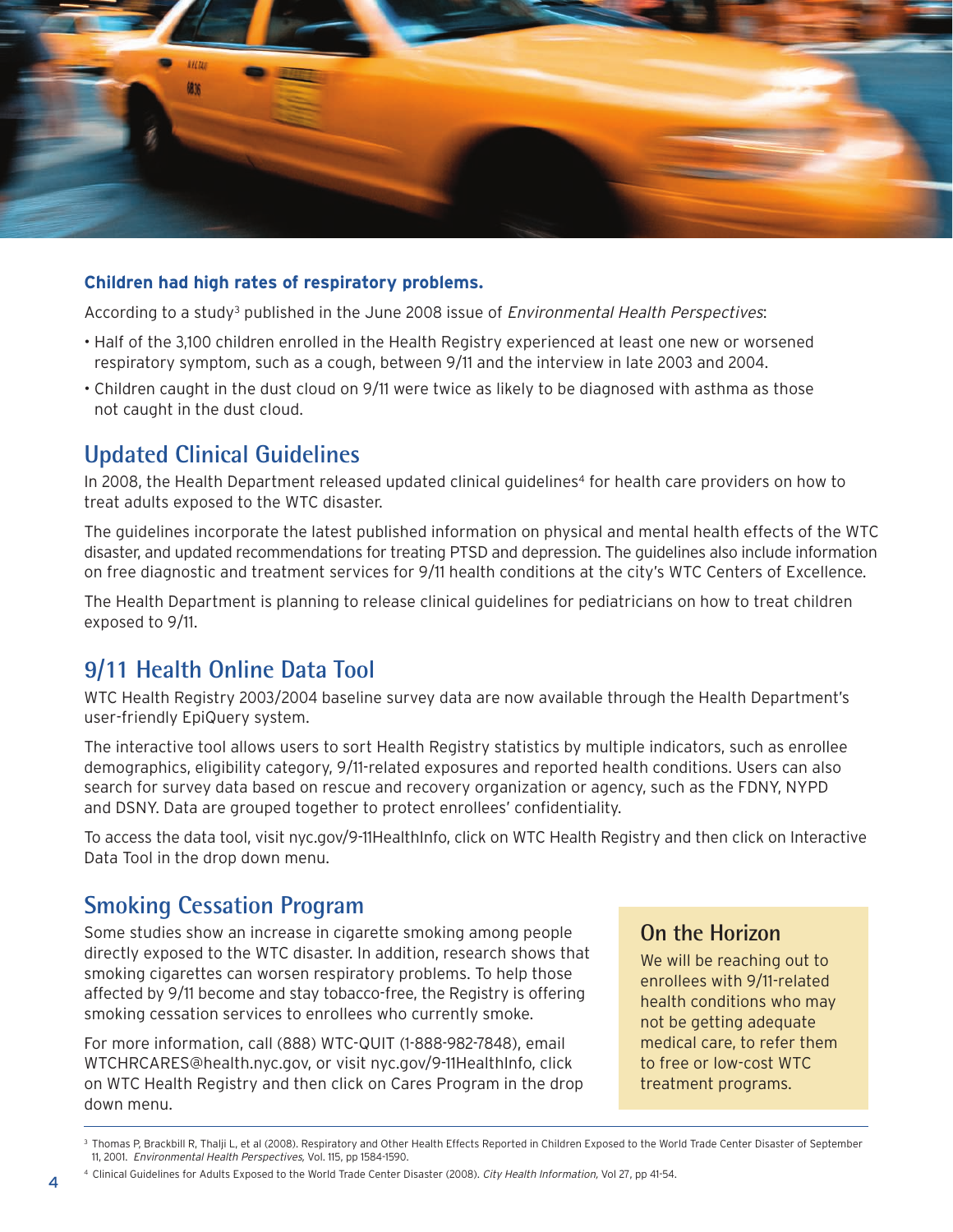

Here are some key resources and services for those affected by 9/11:

## **WTC Centers of Excellence**

The WTC Centers of Excellence offer:

- Free treatment and medication for 9/11-related health conditions.
- Treatment by health professionals specializing in 9/11-related conditions.
- Assistance with applying for 9/11-related benefits, such as Workers' Compensation.

The Centers of Excellence include:

- The WTC Environmental Health Center at Bellevue Hospital Center, Gouverneur Healthcare Services and Elmhurst Hospital Center
- Mount Sinai Consortium: WTC Medical Monitoring and Treatment Program
- Fire Department of New York (FDNY): WTC Medical Monitoring and Treatment Program

To find out if you're eligible or get more information, call 311 or visit nyc.gov/9-11HealthInfo.

The WTC National Responder Health Program offers free monitoring and treatment services to 9/11 responders who live outside the New York City area. For more information, call (877) 498-2911.

## **NYC 9/11 Benefit Program for Mental Health and Substance Use Services**

This insurance-like benefit helps cover out-of-pocket costs for 9/11-related mental health and substance use treatment. It is available to New York City residents affected by 9/11. Coverage is retroactive to January 2, 2007, and continues through January 7, 2011. For more information, call (877) 737-1164 or visit nyc.gov/9-11mentalhealth.

### **9/11 Health Web Site**

Visit nyc.gov/9-11HealthInfo for the latest information about:

- Free treatment for 9/11-related health problems.
- The impact of 9/11 on physical and mental health.
- Links to non-profit organizations.
- Signing up for an e-newsletter about 9/11 health.

### **9/11 Resource Guide**

This guide contains detailed information about organizations, agencies and programs that are working toward getting those affected by 9/11 healthy. For more information, visit nyc.gov/9-11HealthInfo.